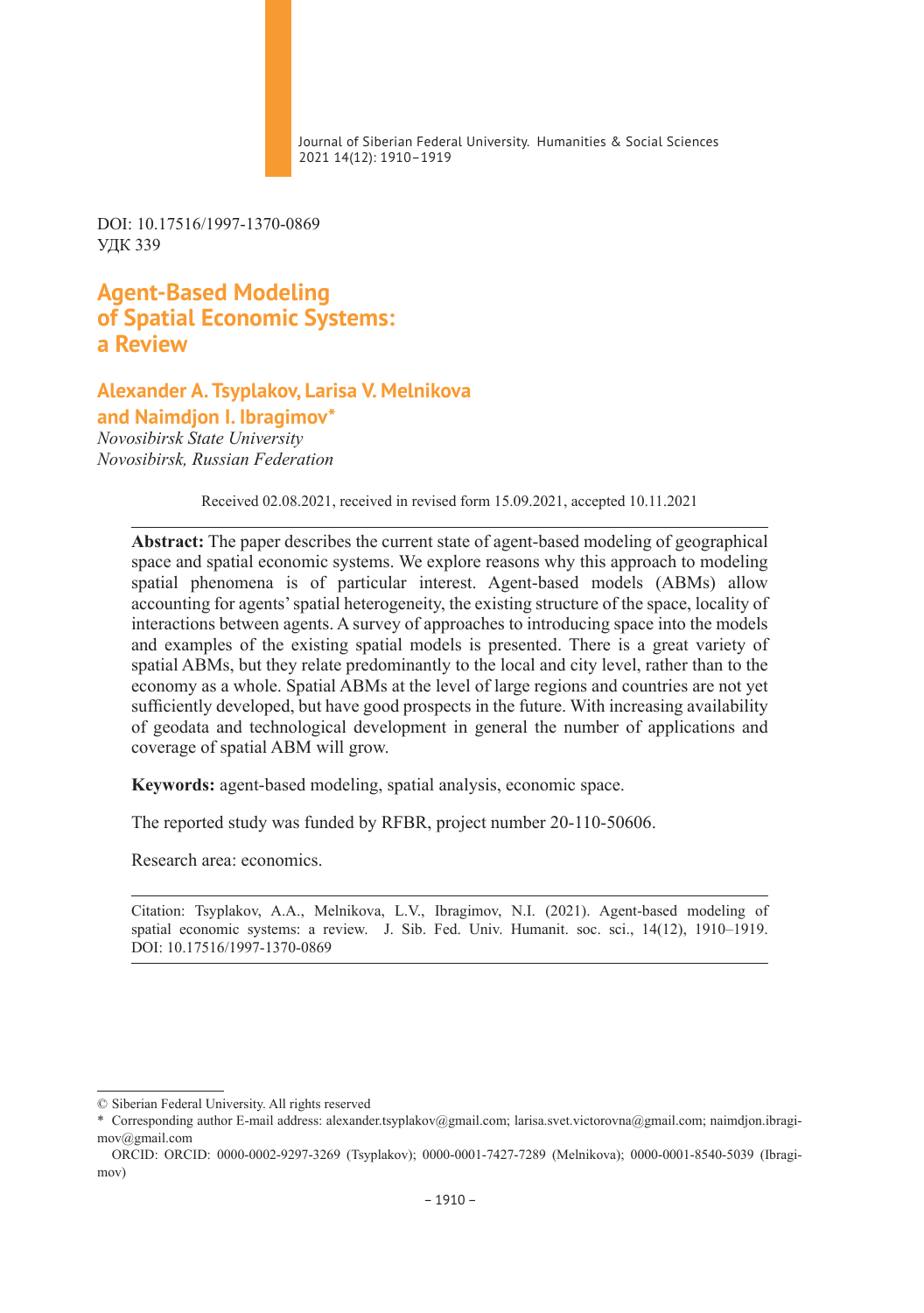# **Агент-ориентированное моделирование пространственных экономических систем: обзор**

### **А. А.Цыплаков, Л. В. Мельникова, Н. И. Ибрагимов**

*Новосибирский государственный университет Российская Федерация, Новосибирск*

**Аннотация.** В статье описывается современное состояние агент-ориентированного моделирования географического пространства и пространственных экономических систем. Раскрываются причины, по которым данный подход к моделированию пространственных явлений представляет особый интерес. Дан обзор подходов к учету пространства в моделях и приведены примеры существующих пространственных моделей. Делается вывод о том, что пространственные агенториентированные модели на уровне экономик больших регионов и стран пока недостаточно развиты, но обладают в будущем хорошими перспективами.

**Ключевые слова:** агент-ориентированное моделирование, пространственный анализ, экономическое пространство.

Представленное исследование поддержано грантом РФФИ, проект № 20-110-50606.

Научная специальность: 08.00.00 – экономические науки.

#### **1. Introduction**

Uneven distribution of economic activity across geographical space is typical for every national economy. The phenomenon is especially important for the countries with vast territory and diverse geography. Therefore, it is desirable to explicitly account for the spatial factor in modeling and forecasting such economies (in particular, the Russian economy). There are many various theoretical and applied economic models and methods explicitly including space. In particular, spatial aspects are considered in the firm location theory, spatial competition models and land use models. However, the task of adequate space representation at the national economy level remains to be largely unresolved problem. For instance, the majority of macroeconomic multiregional models represent spatial aspects only indirectly and in a generalized manner, without explicitly using geographical coordinates, distances, etc.

Agent-based modeling opens good prospects for introducing geographical space into macroeconomic models. An agent-based model (ABM) simulates interactions between multiple computer agents, where each agent can be equipped by its own properties and behaviors. In the past decades agent-based modeling as a special kind of simulation progressed from isolated pilot studies [1, 2] to large-scale applied models such as Eurace@UNIBI [3] and LAG-OM RegIO [4].

Problems of modeling space in ABMs are discussed in both special reviews [5; 6; 7] and narrower topical ABM reviews regarding land use [8], urban systems [9] and choice of residence [10]; transport planning [11] and logistics [12]; ecology [13] and environmental economics [14]; networks [15]; marketing [16]; and sociology [17]. Critical reviews consider the prospects of socio-ecological ABMs [18] and geographical ABMs [19].

Our review of the current state of spatial agent modeling focuses on simulating *economic* spatial systems, since the authors are involved in developing an ABМ of the Russian economy [20, 21]. Section 2 analyses characteristics of agent-based models and model agents that give advantages in modeling spatial processes. Section 3 discusses approaches to representing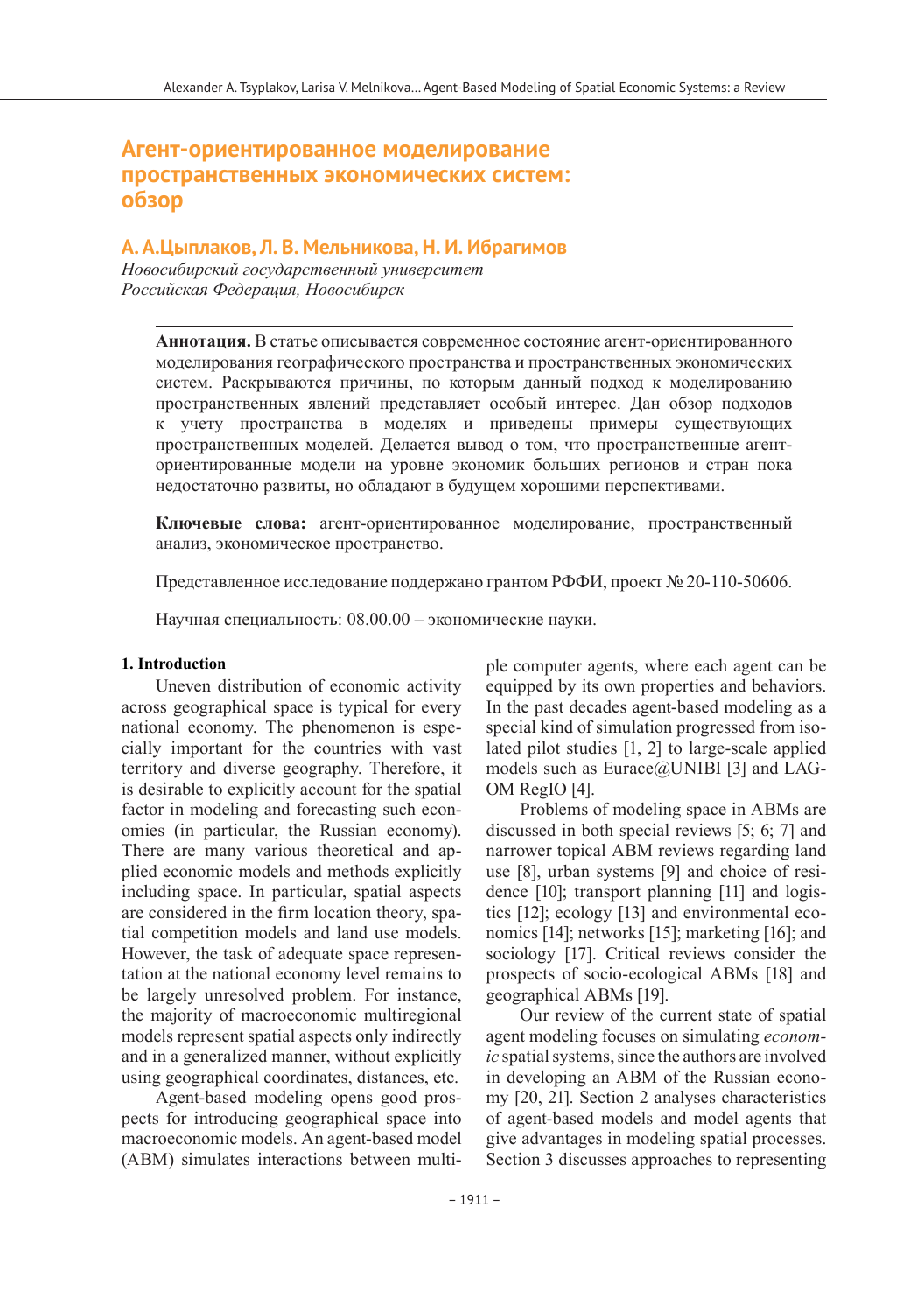space in ABM. Section 4 describes several spatially-explicit ABMs. We use the term "space" here only in the geographical sense.

### **2. Agents and agent-based modeling**

*Agent-based models (ABMs*) is a relatively new and rapidly developing area of applied modeling. The essence of ABMs is simulation of autonomous agents and their environment inside which they reside and interact according to certain rules. The models of this class are implemented through computer experiments and they typically include dynamics and randomness. By changing parameters and scenarios one can forecast the behavior of the analyzed system under various conditions. Unlike other simulation models, ABMs are built from the micro to the macro level [22, 23].

Agent-based models is a viable substitute for analytical models, which are typically based on a number of simplifying assumptions devaluing their apparent generality compared to computer simulations (agent rationality, complete information, existence of a representative agent, homogeneity of agents and the environment, symmetry, and so on). More importantly, using ABMs is a promising alternative to the standard equilibrium approach, applicability of which to many real-life phenomena is rather questionable [23].

The following definition of an agent is established in the literature: it is an entity within some environment that possesses autonomy with respect to this environment and other agents. An agent is described by a *state* that changes over time. It can perceive the environment and can be influenced by it. An agent can act and can influence the environment through this activity, pursuing a certain goal or following its own rules of behavior [24, 25, p. 6, 26, 27]. Space should be considered as a constituent of the environment. In a spatial ABM the state of an agent should include a binding to some areas of space.

Analysis of the views of different authors on general properties of agents and agent-based models allows to identify those, which are the most important for spatial modeling [2, p. 37, 25, pp. 5–6, 28, 29, 26, 30, p. 235, 27, 23, 17, 31, 32].

First, ABMs are well suited to reflecting agent *heterogeneity* since every agent is unique, possessing specific attributes and a state. Thus, in an ABM one can bind agents to different locations.

Second, ABMs provide *natural description* of actual economic and social systems, because they can reflect the organization of autonomous agents inside a complex-structured environment and the constraints they face in it. Agent behavior and inter-agent relations in spatial ABMs can be made contingent on location in order to account for the features and structure of the space.

Third, it is often assumed that each agent is *local*, interacting only with some limited subset of other agents and objects. This feature helps to implement the known geographical effect of distance decay.

Forth, an important ABM feature is the emergence of peculiar *effects and structures at the macro level* due to agents' activity at the micro level.

Fifth, ABMs allow studying rather *complex systems* which are hard to analyze theoretically. Introducing space complicates analytics significantly and thus spatial models usually have simplified formulations (an example are the models of new economic geography [33]). At the same time, ABMs have no principal issues here since spatial coordinates are just variables of an inner agent state.

One can agree with Betty et al. that ABMs are well suited for modeling spatial phenomena: "It is easy to see why the idea of agentbased modelling (ABM) has become so popular in the last two decades for it begets a style of modelling that has the capability of reflecting the richness of the world in a way that appears essential to any good explanation of how spatial structures such as cities, regions, the global system itself as well as all its physical components evolve and change." [34, p. 3].

## **3. Taking account of space in ABMs**

The spatial aspect of a model reflects geometric and topological properties of this model and is associated with such concepts as proximity, distance, connectedness, orientation, coordinates, density, extent, etc. Space in an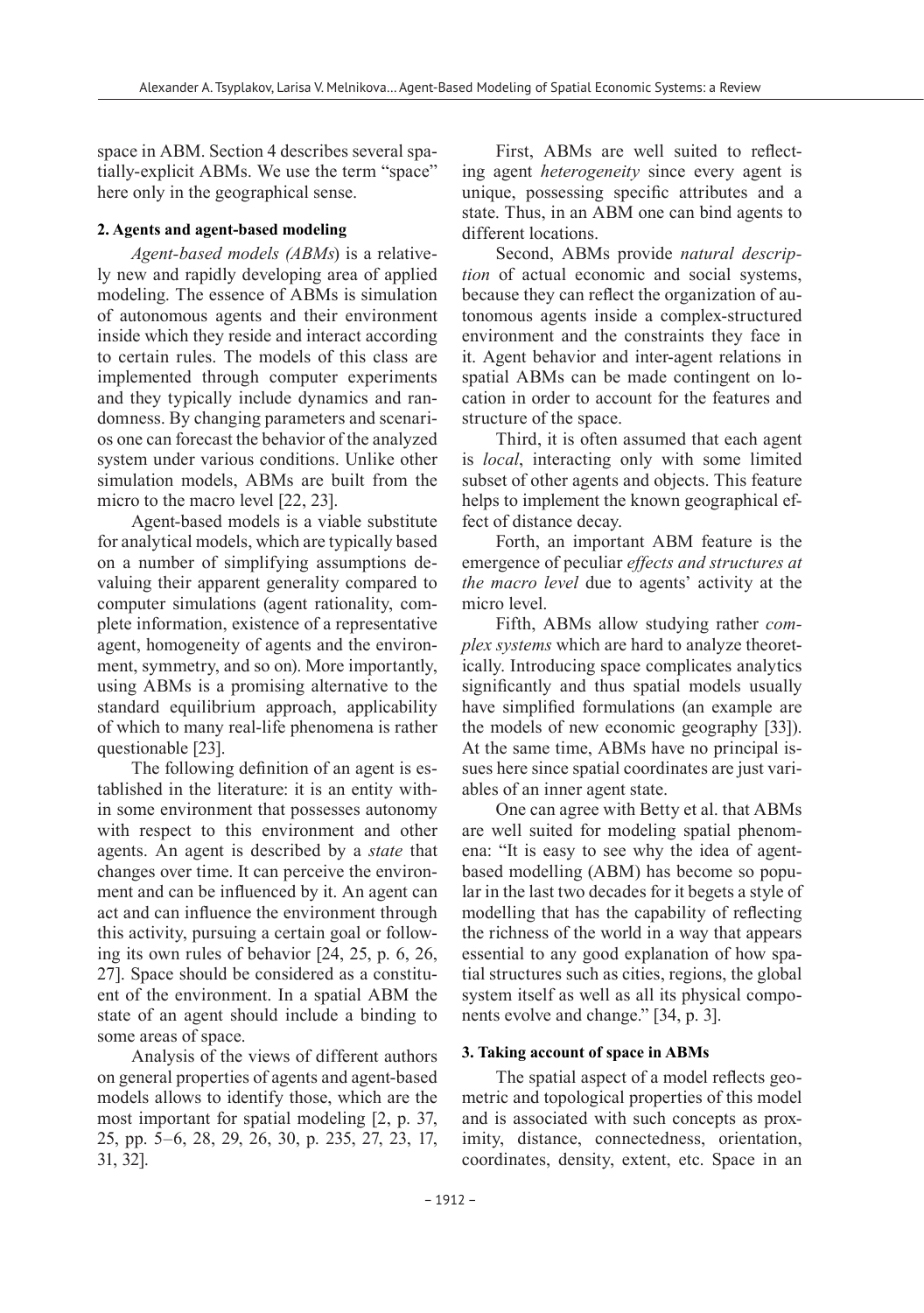ABM is a part of the agent's environment. It can be defined as a system of areas with agents or other objects tied to these areas. Agents can be linked to several locations (e.g., home and work), and can be mobile. An important role is played by the relative location of model entities and the nature of the spatial relationships between them.

Depending on the models' purposes, space in them can be structured differently. It can be continuous or discrete (e.g., a grid). Network structure (nodes with connecting arcs) or geometric space (1D, 2D or 3D) can be used.

Transport and information routes' structure interactions and movements. (The absence of) routes can impose locality and constrain connectivity. For instance, mobility and interactions in the simplest models are often localized in adjacent nodes.

Space structure can change over time in dynamic spatial models. For example, if a model includes roads creation, new roads can change the patterns of interactions between agents or their mobility.

At the stage of ABM initialization, the environment, agents and other model entities are created. At that stage spatial agents of economic ABMs (people, firms and resources) are given their locations.

Models are often staged in artificially designed spaces. When some actual terrain is modeled, one can rely both on available data and on plausible artificially created data [35, 36]. Sources can be quite diverse: maps, sampling surveys, government regional statistics, etc. [37].

Agents' activity should be governed by special algorithms and rules of spatial choice. Such choice can be purely random or determined by agent properties. Of the most interest here is the choice between alternatives (an object for interaction, a route, etc.) on the basis of a certain target criterion like spatial proximity criterion that reflects the "friction of distance" phenomenon. For instance, in many ABMs agents prefer the shortest route.

In economic ABMs agents can take into account proximity, costs, benefits or attractiveness of the spatial alternatives [38, 39, 40]. For example, when selecting a job, a worker agent may consider the wage size and transport accessibility. Land prices, tax rates, natural and labor resources may influence firm location. Route selection may depend on transport expenses and time costs.

Overall, spatial choice algorithms at the agent level determine the spatial structure of macro indicators. If spatial statistics on the modeled system is available, it can be used to calibrate and verify an ABM. Calibration is carried out by choosing model parameters that ensure good conformity with the actual spatial proportions.

## **4. The existing spatial ABM**

Spatial agent modeling has a rather long history. Back in the mid-20 century a Swedish geographer Torsten Hägerstrand [1] proposed models of innovation diffusion that anticipated some ideas of spatial ABMs, such as representing space with agent-populated cells ("cellular automaton", CA), model calibration and verification. Innovations in these models are transferred via personal contact. Transfer probabilities are influenced by geographical anisotropy and decrease with distance thus introducing "friction of distance" in innovation propagation.

After placing agents into cells, a researcher would be tempted to move them. Unsurprisingly, early spatial models, mostly of CA form (see [41, ch. 4]), were aimed at studying agent migration. Early models developed independently by Sakoda and Schelling simulate placement of residents in a settlement using chips of two colors put on a checkerboard. Agent migration is induced by dissatisfaction with the composition of the residents in adjacent cells [42, 2]. In a family of Sugarscape spatial ABMs cells of a 2D grid contain resources. Agents consume resources and move across cells. They can also propagate, die, pollute the environment, transfer culture, trade resources, fight, etc. [22].

In the domains where explicit spatial representation is important, such as transport planning [43, 44] or urban land use [35], space in ABMs has become more complex, reflecting the actual terrain in greater detail. For instance, in a model of land use on the Australian coast [45], agents are represented by polygonal plots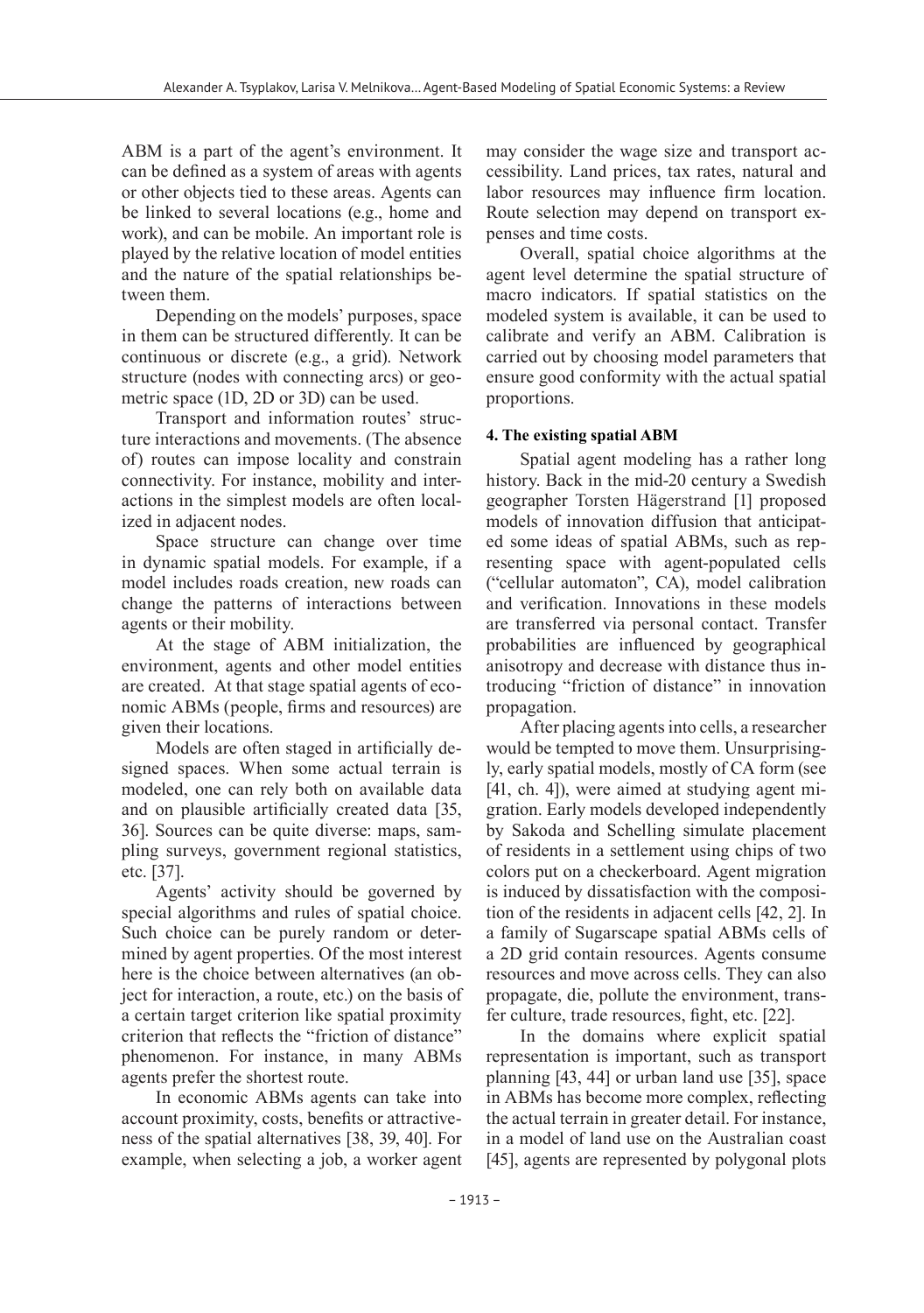and are involved in trading the rights for polluting water resources.

Modeling retail trade required representation of particular geographical areas. Space in a fuel sales model [46] corresponds to the West Yorkshire area where households and competing petrol stations are located. The model on retail demand in Leeds [47] is built on the data about transactions made with the loyalty cards of a British grocery retailer, which allowed simulating the choice of stores by buyers in space and time. Another ABM of a retailer operates in the space of the Zurich municipal region [48]. It simulates store location decisions taking into account land prices.

In urban models space inevitably becomes fully geographical. CABMUD, a comprehensive agent-based model of social-and-economic development of Moscow [36] uses a GIS representation with several layers (districts, roads, population, etc.). Simulating housing markets also requires binding agents to actual locations. E.g., RHEA [39] reproduced housing market in small coastal towns. Here space is represented by parcels initialized from GIS data. Household agents have utility functions depending on housing services, coastal amenities of the parcel, the risk of flood and the size of disposable income after paying residential rent and transport costs. The emphasis is on economic microfoundations, endogenous emergence of land prices and their spatial distribution.

Developing ABMs with the necessary set of macroeconomic variables and interactions usually compel researchers to sacrifice space detail. In the "center-periphery" model [38] following the lines of new economic geography (NEG) agents act in an abstract space of several town-points. The model features "iceberg" transport costs and increasing returns typical for NEG. Unlike NEG models, it does not explicitly rely on the equilibrium approach: a state resembling the equilibrium can develop as a result of adaptive agent behavior.

The spatial resolution would depend on the research topic, the scale of the phenomenon under study and data availability. The models in land use, transport systems and geo-marketing explore urban and rural terrain. At the same time, analysis of spatial proportions of the economy and inter-regional inequality should explore the level of sub-national territorial units (regions).

Evidently the agent-based approach is capable of dealing with inter-regional level. However, despite this obvious potential not many ABMs cover space of a single or several countries or regions. The most influential are the macroeconomic models belonging to the Eurace, CATS, K+S, JAMEL, LAGOM families described in [49]. Typically, such models are first developed in a point formulation and obtain spatial versions only afterwards in the course of their further development.

Multi-regional and multi-country ABMs are represented by Eurace@Unibi, LAGOM Regio; Eurace Open, AB-SFC and K+S. Their main characteristics are summarized in Table 1. Usually, such models include firms producing consumer and capital goods, further on referred to by prefixes С- and К-.

**Eurace@Unibi** is developed as a universal tool for macroeconomic analysis in the regional context and experiments with economic policy [3, 50]. Regions can differ in terms of the population size, quality of human and production capital. Firms and workers are located in particular regions. Workers can commute to the neighboring region, but transport costs restrict such a possibility.

Markets operate under different spatial scales. Capital and financial markets are common for all regions. Supply on the market of С-goods is shaped globally across regions, while demand is localized at regional trading facilities – malls. If the actual demand exceeds the expected one, malls cannot fully satisfy it. Thus, spatial localization can reduce market efficiency. In the labor market, on the contrary, demand is shaped globally, but "efficient supply" of labor turns out to be local due to the impeding influence of travel costs. Thus, "friction of distance" hampering adaptation and market clearing is modeled. Greater firm productivity in one region leads to greater labor demand, increased wages and inflow of workers from another region.

**LAGOM Regio** [4] is aimed at simulation of economic growth of interacting regions. The model is populated with firms from five sec-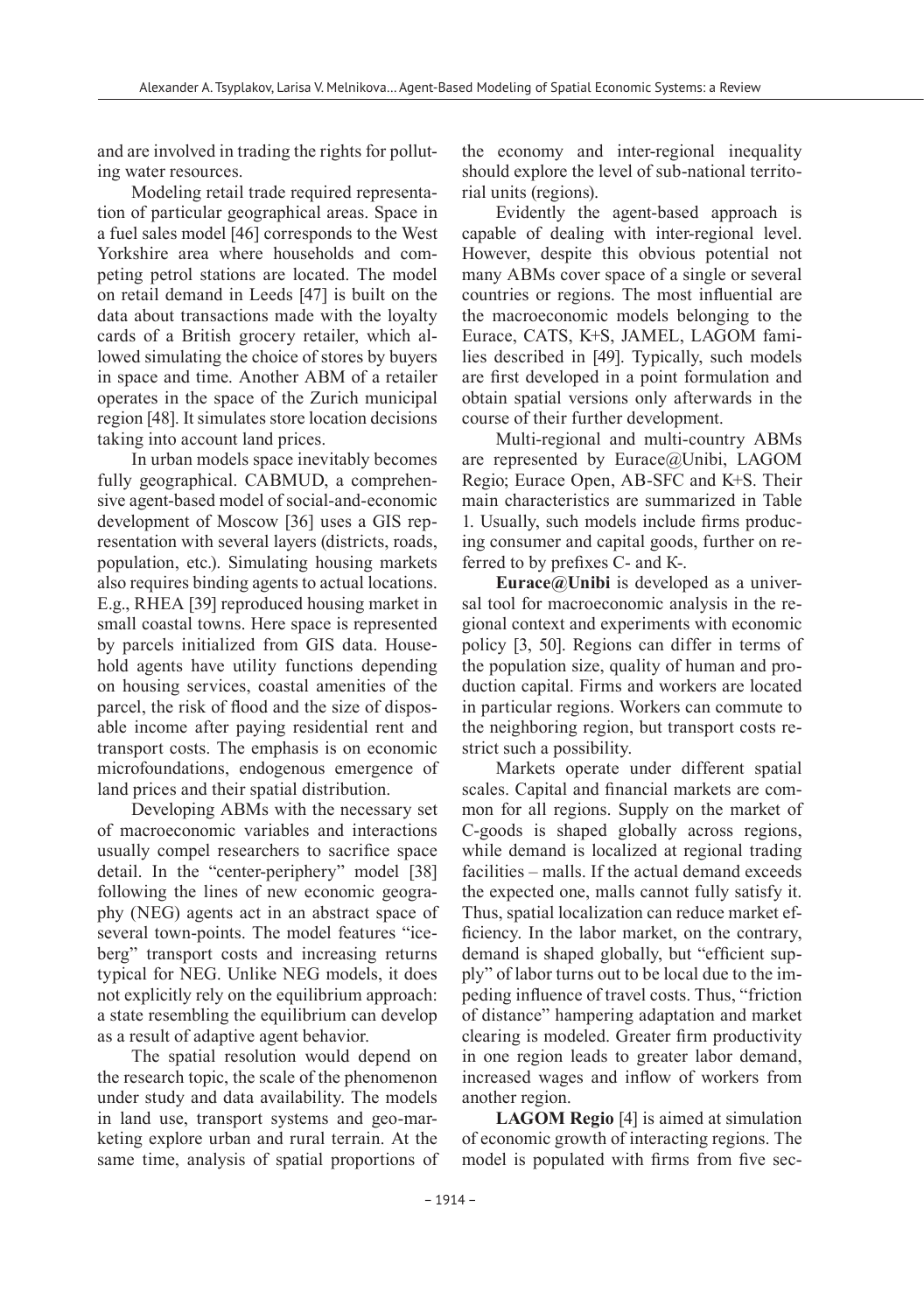| Model                                          | Eurace $@$<br><b>UNIBI</b>                                                                        | <b>LAGOM</b><br>Regio                                                 | Eurace Open                                                           | AB-SFC                                                                      | $K + S$                                                                            | PolicySpace                                                                                 |
|------------------------------------------------|---------------------------------------------------------------------------------------------------|-----------------------------------------------------------------------|-----------------------------------------------------------------------|-----------------------------------------------------------------------------|------------------------------------------------------------------------------------|---------------------------------------------------------------------------------------------|
| Division                                       | 2 regions                                                                                         | 5 regions<br>representing<br>Germany and<br>European<br>macro-regions | countries                                                             | countries,<br>representing<br>regions of<br>Europe                          | countries                                                                          | 46 PCAs and<br>333 mu-<br>nicipalities<br>in Brazil                                         |
| Mobility and<br>barriers                       | firms: n<br>labor: t<br>goods: m<br>finance: m                                                    | goods: mp<br>firms: n<br>labor: m<br>finance: m                       | goods: m/n<br>labor: m/n<br>finance: m/n<br>currency:<br>union        | goods: m+n<br>labor: n<br>finance: m<br>investment: n<br>currency:<br>union | goods: n<br>currency: xr                                                           | goods: m<br>firms: n<br>labor: m                                                            |
| Difference be-<br>tween regions<br>(countries) | population<br>size, workers<br>qualification,<br>technologies                                     | labor pro-<br>ductivity,<br>tax rates,<br>unemploy-<br>ment benefits  | technologies,<br>tax rates                                            | technologies,<br>tax rates                                                  | technologies                                                                       | size, life<br>quality                                                                       |
| Agents                                         | C- and<br>K-firms,<br>households,<br>local malls,<br>regional<br>governments                      | firms in<br>5 sectors.<br>households,<br>regional<br>governments      | C-firms,<br>households.<br>banks, cen-<br>tral banks,<br>governments  | C-firms,<br>households.<br>banks, gov-<br>ernments                          | C-firms,<br>K-sectors                                                              | C-firms,<br>citizens,<br>municipalities                                                     |
| Modeled<br>phenomena                           | convergence<br>and diver-<br>gence in<br>productivity<br>and income<br>distribution               | differences<br>in regional<br>trajectories of<br>endogenous<br>growth | benefits from<br>integrating<br>countries into<br>a currency<br>union | long-term<br>dynamics<br>in a curren-<br>cy union                           | growth of in-<br>terdependent<br>economies,<br>divergence<br>and polar-<br>ization | population<br>migration<br>and differ-<br>entiation of<br>regions by the<br>quality of life |
| Policy<br>analysis                             | fiscal policy,<br>leveling<br>through<br>investments<br>in technol-<br>ogies and<br>human capital | climate policy                                                        | monetary and<br>fiscal policy,<br>in a curren-<br>cy union            | different<br>fiscal regimes<br>in a curren-<br>cy union                     |                                                                                    | efficiency of<br>spatial divi-<br>sion in terms<br>of producing<br>public goods             |

Table 1. Spatial models of the economy

Notation: m – mobile, n – non-mobile, m/n – mobile or non-mobile depending on the model version, m+n – partly mobile, partly not, mp – mobile with lower probability, t – mobile with transport costs, xr – changing exchange rate.

tors, households, foreign trade agents, regional governments; there is also a common financial system. Besides C- and K-sectors, there is an intermediary goods sector.  $CO<sub>2</sub>$  emissions are a by-product of the energy firms.

The firms are immobile, while households can migrate. "Friction of distance" shows itself through a higher probability on a commodity and labor market to choose a partner from the agent's home region. Thus, space emerges as a

network of contacts. This mechanism leads to locality of interactions between agents. However, this is not permanent due to the limited memory.

**Eurace Open** is a multi-country development of Eurace [51]. The model implements a flexible scheme of inter-country connectivity: countries may form clusters with some markets (commodity, labor, financial) being common. In the basic configuration two countries form a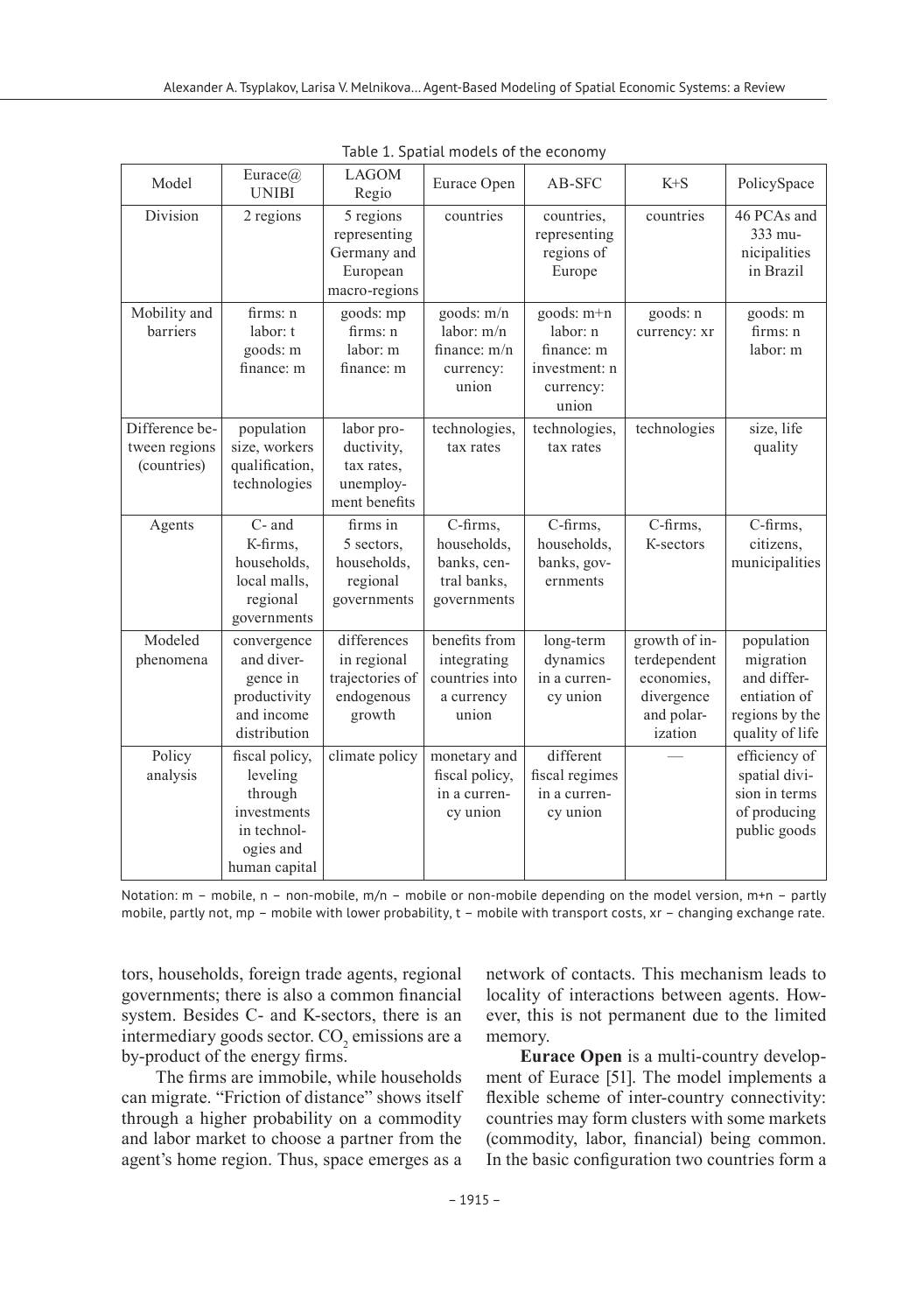full-fledged union while two others are isolated and used for comparisons.

In **AB-SFC** model (SFC stands stock-flow-consistent), different markets have different degrees of connections in a fully multi-country setting [52]. Labor, in particular, does not move between countries, while the loan market is common. C-goods are divided into "traded" and "non-traded". This model takes account of distance, but the space is not geographical (it is a space of characteristics reflecting product differentiation).

A group of dynamic models **K+S (Keynes + Schumpeter)** also has a multi-country version [53]. The model combines the Schumpeterian economic growth with the Keynesian role of demand. Firms compete on international markets under the conditions of endogenous specialization, which is the result of accumulating technological knowledge. Space of technologies and a distance in this space are used to model technological imitation; however, geographical space is absent.

These macroeconomic ABMs are similar because spatially regions or countries represent points. Only Eurace@Unibi is an exception here. However, space detailing is rather weak even in this model. Countries or regions in such models are separated with borders and, depending on the model setting, mobility of particular goods or resources between two different countries can be full, partial or non-existent.

The **PolicySpace** model of a region in a country (PCA, population concentration area) [40] has an intermediate position between urban and macroeconomic models. Agents are municipalities, firms and citizens organized into families. Municipalities have geographical shapes, families occupy houses, firms and houses are characterized by geographical coordinates, i.e., the model is spatially explicit. Families can migrate, which brings spatial dynamics into the model. Three markets operate in the model: С-goods, real estate and labor. Municipalities collect taxes and invest into quality of life in their territories (however, the policy of leveling the quality of life across regions may take place).

Explicit distance calculation links all three markets spatially in the model. Firms choose workers based on their qualification or the distance to their residence. Families choose goods on the market based on their prices or the distance to firms. The criteria are chosen stochastically. If a worker loses (also stochastically) or finds a job, the family income also changes and it looks for a new residence. Due to migration distances change and influence decisions on buying goods and hiring workers. House price depends on its size and the local quality of life. Quality of life depends on the government spending and is subject to change. As a result, prices in municipalities change, which influences decisions to move, while changes in the size of the population influence consumption and hiring decisions, and further the value of the local quality of life index. Thus, all markets are interrelated in space.

# **6. Conclusion**

The prospects of agent modeling for describing spatial phenomena are based on a possibility to take into account spatial heterogeneity of agents and the existing spatial structure, locality of interactions between agents.

Currently, the models describing local and urban levels rather than the level of the economy as a whole dominate. Few macroeconomic AMBs feature rather elementary spatial aspect: regions or countries are divided by movement-hampering boundaries, but lack specific spatial positions.

At the same time, for the macroeconomic analysis of a country with a vast and unevenly developed territory, it is fundamentally important to use agent-based models with agents and resources distributed across explicit space. The authors of the article are involved in developing such a model for the Russian economy. This model, outlined in [20, 21] and [49], is not covered in the review. In this three-regional 6-sector ABM, tied to the map of Russia, agents have geographical coordinates. Transport costs depend on distance and influence the buyer's choice of a seller, and, consequently, the geography of transport flows. The model is compatible with an existing normative model (an interregional "input-output" model) and is based on the actual data.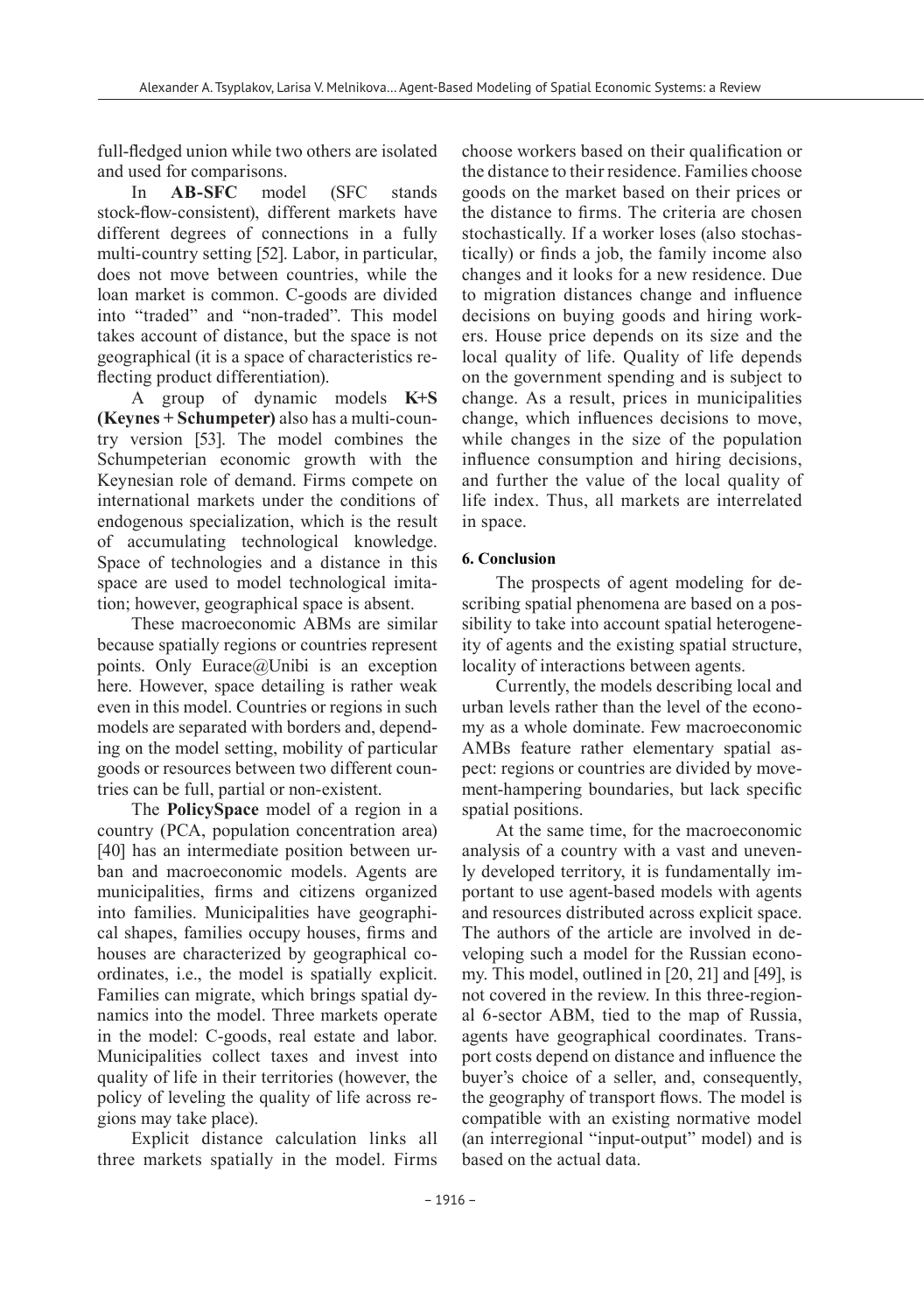In the future, applications of spatial ABMs and their coverage will continue expanding following growing geodata accessibility and technological advancement. With access to better and more detailed information and more

powerful computational systems researchers shall be able to design virtual spatial economic systems and experiment with them to analyze the effects of regional policy and predict spatial proportions of the economy.

#### **References**

1. Hägerstrand, T. A Monte Carlo approach to diffusion. *Archives Européennes de Sociologie*, 1965, vol. 6, pp. 43–67. DOI: 10.1017/S0003975600001132.

2. Schelling, T.C. Dynamic models of segregation. *Journal of Mathematical Sociology*, 1971, vol. 1, pp. 143–186. DOI: 10.1080/0022250X.1971.9989794.

3. Dawid H., Harting P., Neugart M. Economic convergence: policy implications from a heterogeneous agent model. *Journal of Economic Dynamics and Control*, 2014, vol. 44, pp. 54–80. DOI: 10.1016/j. jedc.2014.04.004.

4. Wolf, S. et al. A multi-agent model of several economic regions. *Environmental Modelling & Software*, 2013, vol. 44, pp. 25–43. DOI: 10.1016/j.envsoft.2012.12.012.

5. Ausloos, M., Dawid, H., Merlone, U. Spatial interactions in agent-based modeling. In: Commendatore P., Kayam S., Kubin I. (eds). *Complexity and Geographical Economics*, 2015. Dynamic Modeling and Econometrics in Economics and Finance, vol. 19. Springer, Cham, 353–377. DOI: 10.1007/978-3-319- 12805-4\_14.

6. Dibble C. Computational laboratories for spatial agent-based models. In: Tesfatsion, L., Judd, K.L. (eds.), *Handbook of Computational Economics*, 2006, vol. 2. North-Holland, Oxford, 1511–1548. DOI: 10.1016/S1574-0021(05)02031-9.

7. Stanilov, K. Space in agent-based models. In: A. Heppenstall, A.T. Crooks, L.M. See, & M. Batty (Eds.), *Agent-based models of geographical systems*, 2012. New York, Springer, 253–269. DOI: 10.1007/978- 90-481-8927-4\_13.

8. Matthews, R.B., Gilbert, N.G., Roach, A., Polhill, J.G., Gotts, N.M. Agent-based land-use models: a review of applications. *Landscape Ecology*, 2007, vol. 22, pp. 1447–1459. DOI: 10.1007/s10980-007-9135-1.

9. Crooks, A.T., Heppenstall A.J., Malleson N., Manley E. Agent-based modeling and the city: a gallery of applications. In: Shi W., Goodchild M.F., Batty M., Kwan MP., Zhang A. (eds) *Urban Informatics*. Singapore, Springer, 2021. DOI: 10.1007/978-981-15-8983-6\_46.

10. Huang, Q., Parker, D.C., Filatova, T., Sun, S. A review of urban residential choice models using agent-based modeling. *Environment and Planning B: Urban Analytics and City Science*, 2013, vol. 41, no. 4, pp. 661–689. DOI: 10.1068/b120043p.

11. Kagho, G.O., Balac, M., Axhausen, K.W. Agent-based models in transport planning: current state, issues, and expectations. *Procedia Computer Science*, 2020, vol. 170, pp. 726–732. DOI: 10.1016/j. procs.2020.03.164.

12. Davidsson P. et al. Agent-based spproaches to transport logistics. In: Klügl F., Bazzan A., Ossowski S. (eds) *Applications of Agent Technology in Traffic and Transportation*. Basel, Birkhäuser, 2005. pp 1-15. DOI: 10.1016/j.trc.2005.07.002.

13. An, L. Modeling human decisions in coupled human and natural systems: Review of agent-based models. *Ecological Modelling*, 2012, vol. 229, pp. 25–36. DOI: 10.1016/j.ecolmodel.2011.07.010.

14. Heckbert, S., Baynes, T., Reeson, A. Agent-based modeling in ecological economics. *Ecological Economics Reviews*, 2010, vol. 1185, pp. 39–53. DOI: 10.1111/j.1749-6632.2009.05286.x.

15. Alam, S.J., Geller, A. Networks in agent-based social simulation. In: A.J. Heppenstall, A.T. Crooks, L.M. See, & M. Batty (eds.) *Agent-based models of geographical systems*, 2012. Netherlands: Springer. 199–216. DOI: 10.1007/978-90-481-8927-4\_11.

16. Rand, W., Rust, R.T. Agent-based modeling in marketing: guidelines for rigor. *International Journal of Research in Marketing*, 2011, vol. 28, no. 3, pp. 181–193. DOI: 10.1016/j.ijresmar.2011.04.002.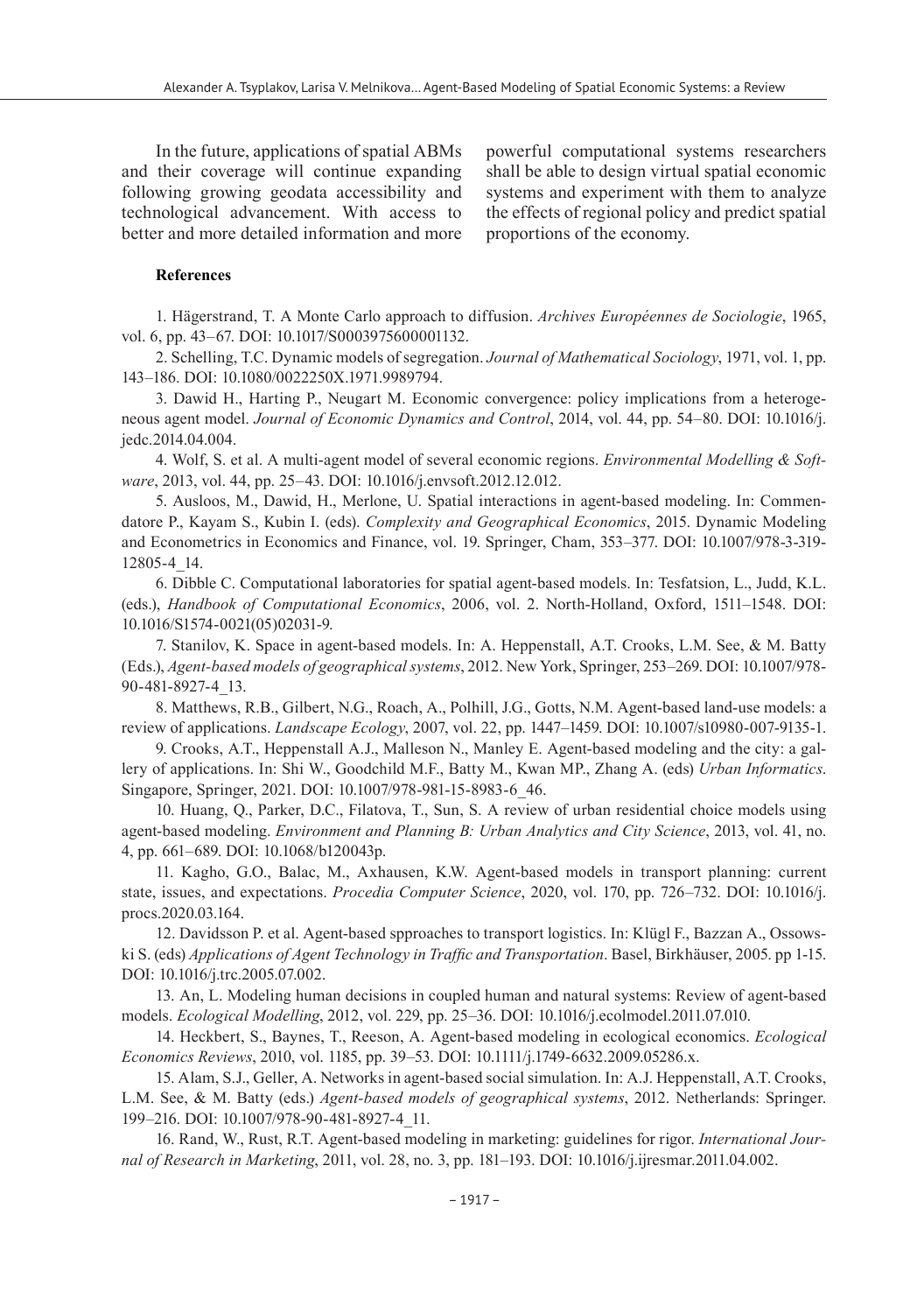17. Squazzoni, F. *Agent-Based Computational Sociology*. Wiley, 2012. 238 p. DOI: 10.1002/9781119954200.

18. Filatova, T., Verburg, P.H., Parker, D.C., Stannard, C.A. Spatial agent-based models for socio-ecological systems: challenges and prospects. *Environmental modelling & software*, 2013, vol. 45, pp. 1–7. DOI: 10.1016/j.envsoft.2013.03.017.

19. Heppenstall, A., et al. Future developments in geographical agent-based models: challenges and opportunities. *Geographical Analysis*, 2021, vol. 53, pp. 76–91. DOI: 10.1111/gean.12267.

20. Suslov V. I., Domozhirov D. A., Ibragimov N. M., Kostin V. S., Melnikova L. V., Tsyplakov A. A. Agent-orientirovannaya mnogoregio-nal'naya model' «zatraty – vypusk» rossiyskoy ekonomiki [Agent-Based Multiregional Input-Output Model of the Russian Economy] // Ekonomika i matematicheskie metody [Economics and Mathematical Methods]. 2016, Vol. 52, No. 1, Pp. 112–131. (In Russ.).

21. Domozhirov D. A., Ibragimov N. M., Melnikova L. V., Tsyplakov A. A. Intgratsiya podkhoda "zatraty–vypusk" v agentno-orientirovannoe modelirovanie: Metodologicheskiye osnovy [Integration of Input–Output Approach into Agent-Based Modeling. Part 1. Methodological Principles] // Mir ekonomiki i upravleniya [World of Economics and Management]. 2017, Vol. 17, No. 1, Pp. 86–99. (In Russ.).

22. Epstein, J., Axtell, R. *Growing Artificial Societies: Social Science from the Bottom Up*. Brookings Institution Press and MIT press, 1996. 228 p. DOI: 10.7551/mitpress/3374.001.0001.

23. Gallegati, M., Kirman, A. Reconstructing economics: agent-based models and complexity. *Complexity Economics*, 2012, vol. 1, pp. 5–31. DOI: 10.7564/12-COEC2.

24. Franklin, S., Graesser, A. Is it an agent, or just a program? In: Mueller, J.P., Wooldridge, M.J., Jennings, N.R. (Eds.), *Intelligent Agents III*, 1997, Springer, Berlin, 21–36. DOI: 10.1007/BFb0013570.

25. Epstein, J.M. *Generative Social Science: Studies in agent-based computational modeling*. Princeton, Princeton University Press, 2006. 356 p. DOI: 10.1515/9781400842872.

26. Macal, C., North, M. Tutorial on agent-based modelling and simulation. *Journal of Simulation*, 2010, vol. 4, pp. 151–162. DOI: 10.1057/jos.2010.3.

27. Crooks A.T., Heppenstall A.J. Introduction to agent-based modelling. In *Agent-based Models of Geographical Systems*, 2012, Eds.: A.J. Heppenstall, A.T. Crooks, L.M. See, M. Batty. Springer, Dordrecht. pp. 85–105. DOI: 10.1007/978-90-481-8927-4\_5.

28. Bonabeau, E. Agent-based modeling: methods and techniques for simulating human systems. *Proceedings of the National Academy of Sciences*, 2002, vol. 99 (suppl 3), pp. 7280–7287. DOI: 10.1073/ pnas.082080899.

29. Axtell, R. Why agents? On the varied motivations for agent computing in the social sciences. Washington, The Brookings Institution, Center on Social and Economic Dynamics, 22 p. (CSED Working Paper, n 17, 2000). Available at: https://www.brookings.edu/research/why-agents-on-the-varied-motivations-for-agent-computing-in-the-social-sciences/ (accessed 01.06.2021).

30. Borrill, P.L., Tesfatsion, L. Agent-based modeling: the right mathematics for the social sciences? *The Elgar Companion to Recent Economic Methodology*, 2011. New York: Edward Elgar Publishers, 228–258. DOI: 10.4337/9780857938077.00018.

31. Ballot, G., Mandel, A., Vignes, A. Agent-based modeling and economic theory: where do we stand? *Journal of Economic Interaction and Coordination*, 2015, vol. 10, pp. 200–220. DOI: 10.1007/s11403-014-0132-6.

32. Gilbert, N. *Agent-Based Models, 2nd ed*. SAGE Publications, 2020. 128 p. DOI: 10.4135/9781506355580.

33. Combes, P.-P., Mayer, T., Thisse, J.-F. *Economic Geography: The Integration of Regions and Nations*. Princeton, Princeton University Press, 2008. 416 p.

34. Batty M., Crooks A.T., See L.M., Heppenstall A.J. Perspectives on agent-based models and geographical systems. In *Agent-based Models of Geographical Systems*, 2012, Eds.: A.J. Heppenstall, A.T. Crooks, L.M. See, M. Batty. Springer, Dordrecht. pp. 1–15. DOI: 10.1007/978-90-481-8927-4\_1.

35. Haase, D., Lautenbach, S., Seppelt, R. Modeling and simulating residential mobility in a shrinking city using an agent-based approach. *Environmental Modeling and Software*, 2010, vol. 25, pp. 1225–1240. DOI: 10.1016/j.envsoft.2010.04.009.